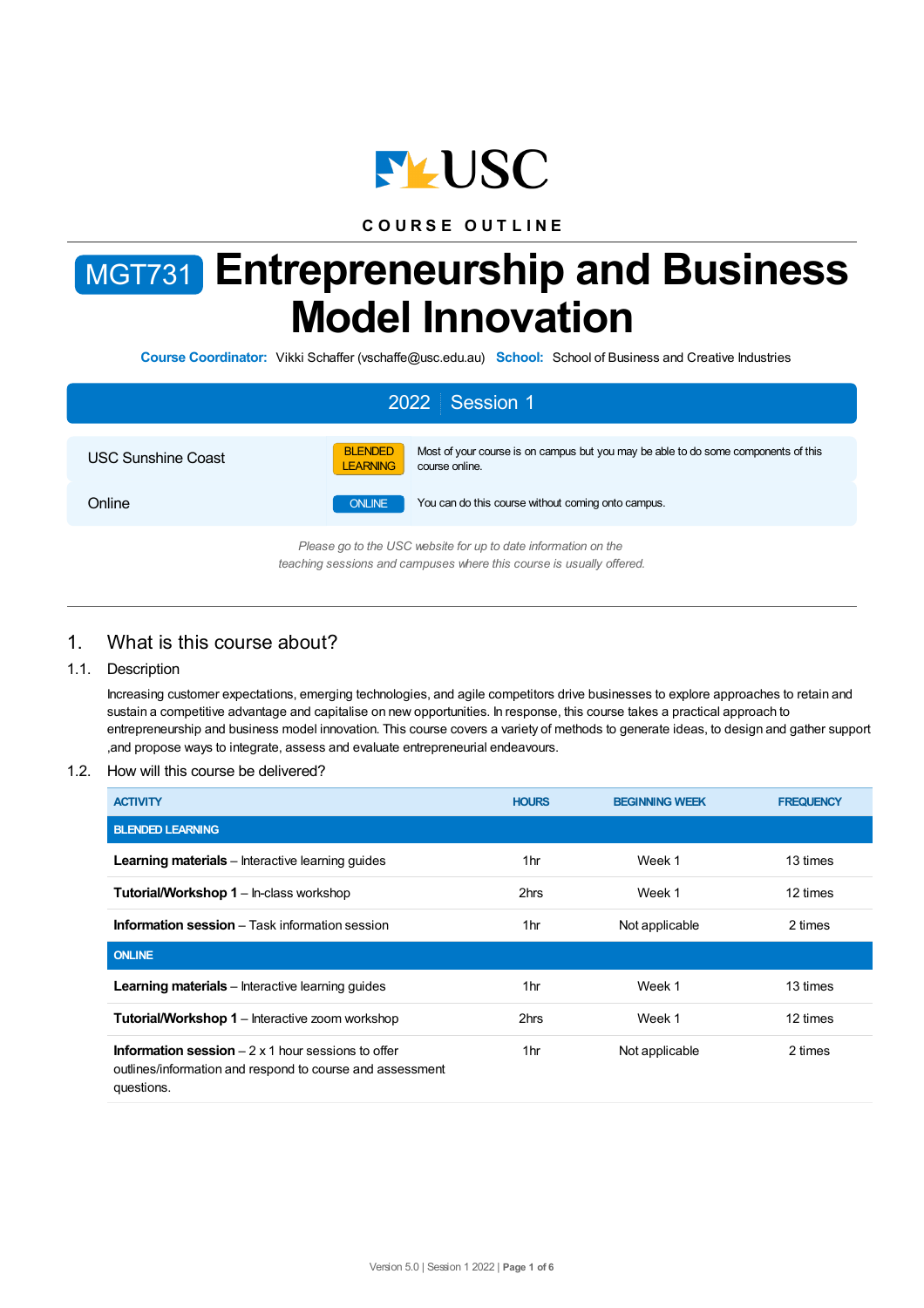## 1.3. Course Topics

- Exploring corporate innovation and business model innovation
- Business Model Frameworks
- Disruptive Innovation
- Creating and articulating value through business model innovation
- Business model ecosystems
- Entrepreneurial influences on business model innovation
- Market-driven business model innovation
- Technology-driven business model innovation
- Operations-driven business model innovation
- Platform based business models
- Open innovation
- Socially responsible and sustainable business models

# 2. What level is this course?

## 700 Level (Specialised)

Demonstrating a specialised body of knowledge and set of skills for professional practice or further learning. Advanced application of knowledge and skills in unfamiliar contexts.

# 3. What is the unit value of this course?

12 units

# 4. How does this course contribute to my learning?

| <b>COURSE LEARNING OUTCOMES</b>                                   |                                                                                                                                                                                          | <b>GRADUATE QUALITIES MAPPING</b>                                      | PROFESSIONAL STANDARD MAPPING                                   |  |
|-------------------------------------------------------------------|------------------------------------------------------------------------------------------------------------------------------------------------------------------------------------------|------------------------------------------------------------------------|-----------------------------------------------------------------|--|
| On successful completion of this course, you<br>should be able to |                                                                                                                                                                                          | Completing these tasks successfully will<br>contribute to you becoming | Association to Advance Collegiate Schools of<br><b>Business</b> |  |
| $\vert$ 1                                                         | Evaluation of organisational issues<br>effectively presented as a suitable digital<br>communication format to present, share<br>and communicate in a business context.                   | Knowledgeable<br>Creative and critical thinker                         | PC1 - Communication                                             |  |
| 2                                                                 | Capacity to develop and articulate<br>advanced arguments which are informed<br>and grounded to arrive at insights into an<br>area of interest.                                           | Knowledgeable<br>Creative and critical thinker<br>Engaged              | PC3.1 - Problem Solving                                         |  |
| $\left( 3\right)$                                                 | Develop recommendations to ensure the<br>sustainability of the suggested initiatives<br>as well as suggestions to improve the<br>entrepreneurial climate within an<br>organisation/team. | Creative and critical thinker<br>Engaged                               | PC3.1 - Problem Solving                                         |  |
| $\left 4\right\rangle$                                            | Demonstrate critical and creative<br>thinking to identify and solve business<br>problems and arrive at innovative<br>solutions.                                                          | Creative and critical thinker                                          | PC3 - Creative and Critical Thinking                            |  |
| 6                                                                 | Development and articulation of<br>advanced arguments which are informed<br>and grounded to arrive at insights into an<br>area of interest.                                              | Creative and critical thinker<br>Engaged                               | PC1.1 - Written Communication                                   |  |
| $\left[ 6 \right]$                                                | Development of organisation and<br>structure of written content in digital and<br>written formats                                                                                        | Knowledgeable<br>Creative and critical thinker                         | PC1 - Communication                                             |  |

# 5. Am Ieligible to enrol in this course?

Refer to the USC [Glossary](https://www.usc.edu.au/about/policies-and-procedures/glossary-of-terms-for-policy-and-procedures) of terms for definitions of "pre-requisites, co-requisites and anti-requisites".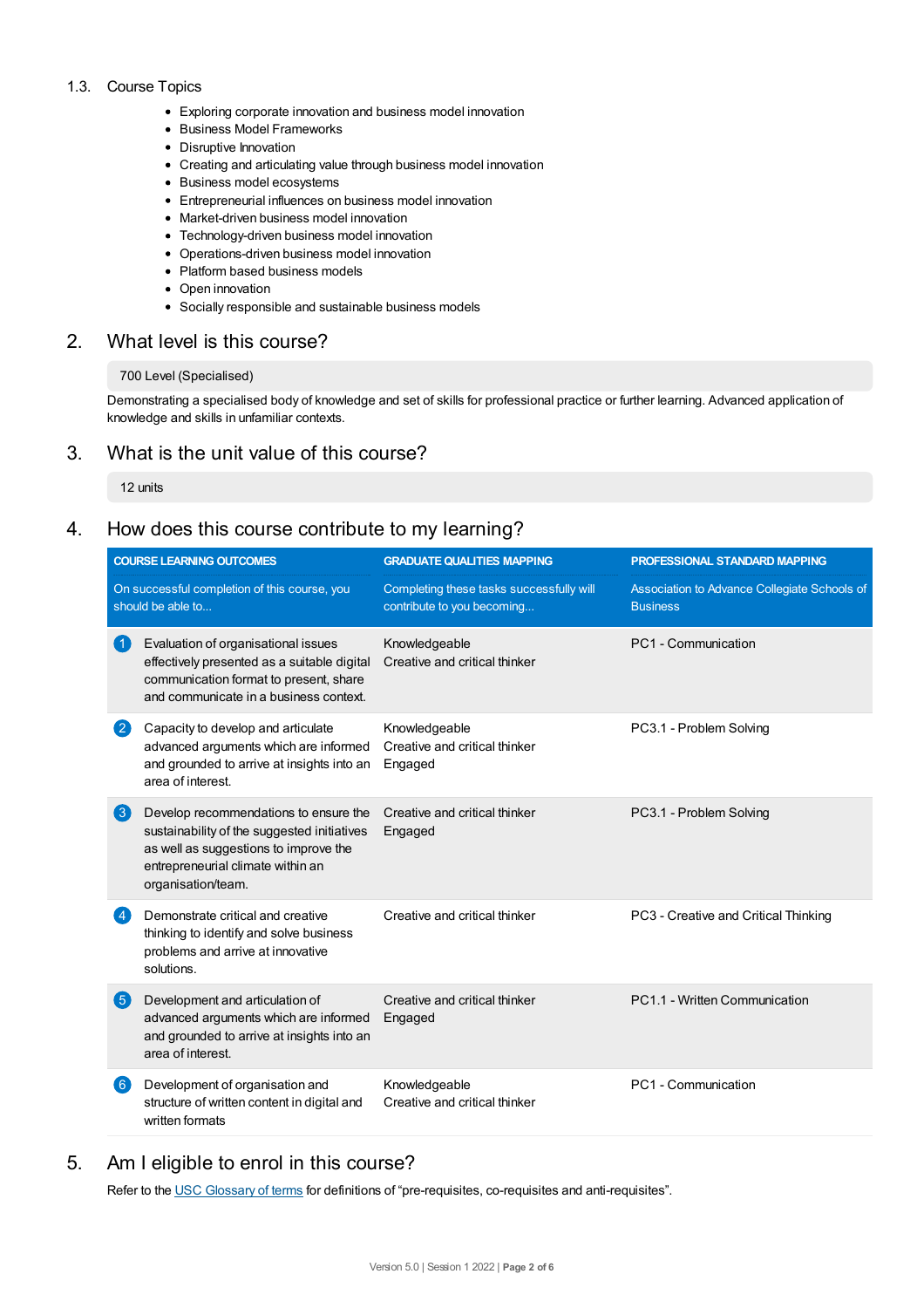## 5.1. Pre-requisites

Enrolled in any PGRD Program

5.2. Co-requisites

Not applicable

5.3. Anti-requisites

Not applicable

5.4. Specific assumed prior knowledge and skills (where applicable)

Management Experience.

# 6. How am Igoing to be assessed?

## 6.1. Grading Scale

## Standard Grading (GRD)

High Distinction (HD), Distinction (DN), Credit (CR), Pass (PS), Fail (FL).

## 6.2. Details of early feedback on progress

The students are expected to actively participate in workshop discussions. They will receive and can seek formative feedback from the lecturer on a regular basis. An essay task is scheduled for week 4, which provides additional opportunity to synthesise learning progress and identify areas for improvement.

## 6.3. Assessment tasks

| <b>DELIVERY</b><br><b>MODE</b> | <b>TASK</b><br>NO. | <b>ASSESSMENT</b><br><b>PRODUCT</b> | <b>INDIVIDUAL</b><br><b>OR GROUP</b> | <b>WEIGHTING</b><br>$\frac{9}{6}$ | <b>WHAT IS THE</b><br><b>DURATION /</b><br><b>LENGTH?</b> | <b>WHEN SHOULD I</b><br>SUBMIT? | <b>WHERE SHOULD I</b><br><b>SUBMIT IT?</b>                      |
|--------------------------------|--------------------|-------------------------------------|--------------------------------------|-----------------------------------|-----------------------------------------------------------|---------------------------------|-----------------------------------------------------------------|
| All                            |                    | Artefact -<br>Professional          | Individual                           | 45%                               | approx. 2500<br>words                                     | Week 3                          | <b>Online Assignment</b><br>Submission with<br>plagiarism check |
| All                            | 2                  | Report                              | Individual                           | 55%                               | approx. 3,500<br>words                                    | Week 7                          | <b>Online Assignment</b><br>Submission with<br>plagiarism check |

## **All - Assessment Task 1:** Evaluating and Communicating BM innovation using BMC

| <b>GOAL:</b>     | The goal of this task is to identify an existing business/organisation, complete a business model canvas (BMC) based on<br>the chosen business/organisation to evaluate innovation. Linked to relevant SDG/s, identify current challenges and issues<br>potentially inhibiting innovation. Clearly state the implications of the existing, and suggest the first step towards adopting,<br>more innovation practices. |                                                                                                                                                              |                                     |  |  |  |
|------------------|-----------------------------------------------------------------------------------------------------------------------------------------------------------------------------------------------------------------------------------------------------------------------------------------------------------------------------------------------------------------------------------------------------------------------|--------------------------------------------------------------------------------------------------------------------------------------------------------------|-------------------------------------|--|--|--|
| <b>PRODUCT:</b>  | Artefact - Professional                                                                                                                                                                                                                                                                                                                                                                                               |                                                                                                                                                              |                                     |  |  |  |
| <b>FORMAT:</b>   | Your task is to present your findings as an internal communication relevant to all staff.<br>Detailed information will be provided on the information sheet.                                                                                                                                                                                                                                                          |                                                                                                                                                              |                                     |  |  |  |
| <b>CRITERIA:</b> | No.                                                                                                                                                                                                                                                                                                                                                                                                                   |                                                                                                                                                              | <b>Learning Outcome</b><br>assessed |  |  |  |
|                  | 1                                                                                                                                                                                                                                                                                                                                                                                                                     | Evaluation of organisational issues effectively presented in suitable digital communication<br>tools to present, share and communicate in a business context |                                     |  |  |  |
|                  | 2                                                                                                                                                                                                                                                                                                                                                                                                                     | Demonstration of critical and creative thinking to identify and solve business problems and<br>arrive at innovative solutions.                               | (4)                                 |  |  |  |
|                  | 3                                                                                                                                                                                                                                                                                                                                                                                                                     | Developing relevant organisation and structure in a written content (digital communication)                                                                  | (6)                                 |  |  |  |
|                  | 4                                                                                                                                                                                                                                                                                                                                                                                                                     | Advancing the articulation of informed and grounded arguments to derive insight in the<br>area of interest.                                                  | $\sqrt{5}$                          |  |  |  |
|                  |                                                                                                                                                                                                                                                                                                                                                                                                                       |                                                                                                                                                              |                                     |  |  |  |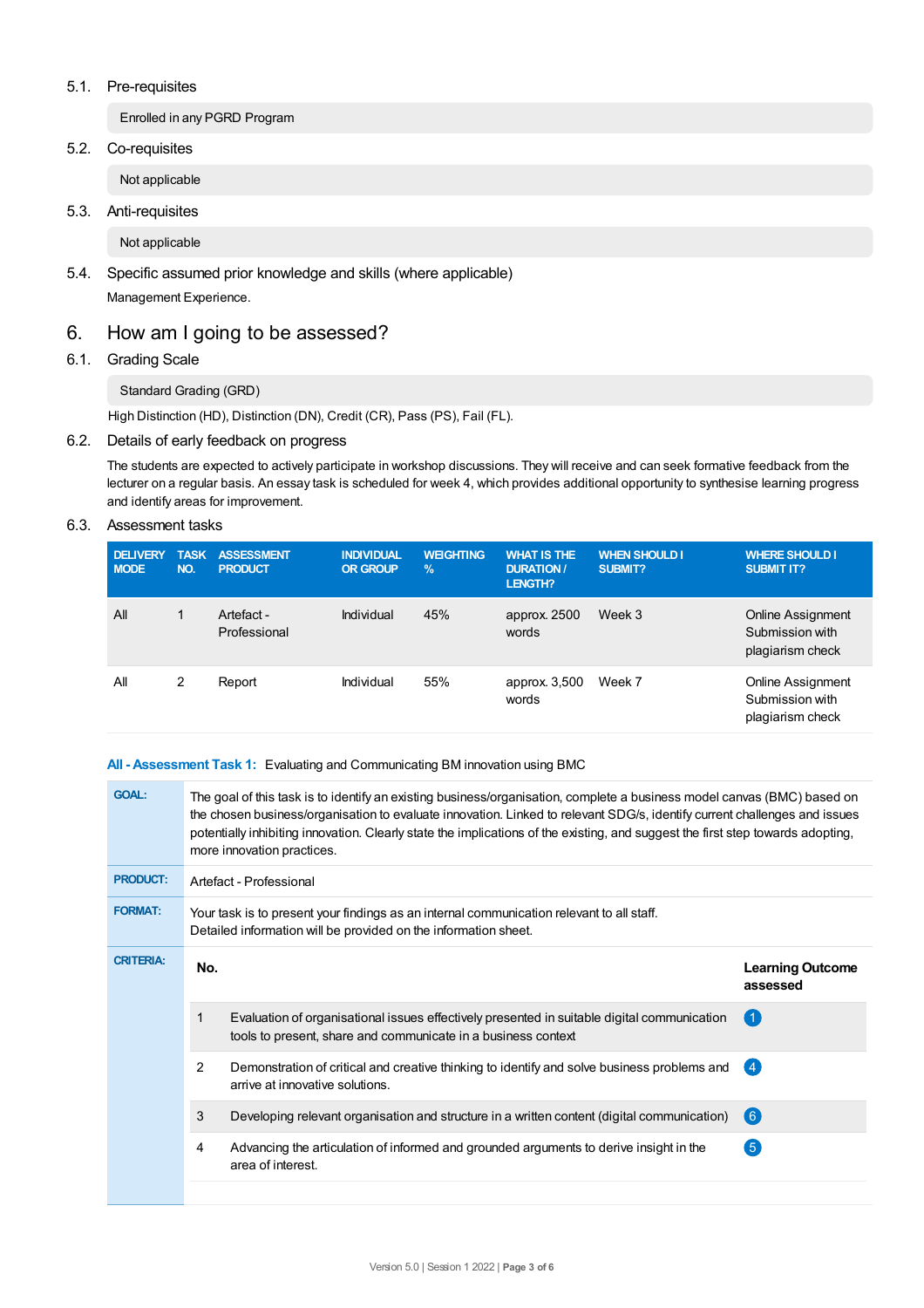**All - Assessment Task 2:** Analyse and recommend initiatives for corporate entrepreneurship and innovation

| <b>GOAL:</b>     | The goal of this report is to assess and critically evaluate a business/organisation's approach to corporate<br>entrepreneurship. Critically evaluate the business/organisation's current situation and outline the innovation strategy<br>approach taken to date as related to market, technology or operationally driven with relevant examples. To identify and<br>rank three (3) SMART initiatives, and if and how each could enhance/take advantage of/introduce an ecosystem-based<br>business model. To specify the sustainability-based strategies that could be employed, with relevant examples.<br>For the most relevant initiative (the one you ranked as #1), provide two (2) recommendations needed to address the<br>disruption the innovative initiatives may create. |                                                                                                                                                                                    |                                     |  |  |  |
|------------------|---------------------------------------------------------------------------------------------------------------------------------------------------------------------------------------------------------------------------------------------------------------------------------------------------------------------------------------------------------------------------------------------------------------------------------------------------------------------------------------------------------------------------------------------------------------------------------------------------------------------------------------------------------------------------------------------------------------------------------------------------------------------------------------|------------------------------------------------------------------------------------------------------------------------------------------------------------------------------------|-------------------------------------|--|--|--|
| <b>PRODUCT:</b>  | Report                                                                                                                                                                                                                                                                                                                                                                                                                                                                                                                                                                                                                                                                                                                                                                                |                                                                                                                                                                                    |                                     |  |  |  |
| <b>FORMAT:</b>   | This task is to be submitted as a report, suitable for an industry audience.<br>Detailed information will be provided in the information sheet.<br>This task is being measured towards Assurance of Learning:<br>PLG1: Communication: Develop graduates with advanced communication skills in a business context.<br>PLO1.1: Demonstrate advanced written communication skills in a business context.                                                                                                                                                                                                                                                                                                                                                                                 |                                                                                                                                                                                    |                                     |  |  |  |
| <b>CRITERIA:</b> | No.                                                                                                                                                                                                                                                                                                                                                                                                                                                                                                                                                                                                                                                                                                                                                                                   |                                                                                                                                                                                    | <b>Learning Outcome</b><br>assessed |  |  |  |
|                  | 1<br>insights into an area of interest.                                                                                                                                                                                                                                                                                                                                                                                                                                                                                                                                                                                                                                                                                                                                               | Develop and articulate advanced arguments which are informed and grounded to arrive at                                                                                             | (2)                                 |  |  |  |
|                  | 2<br>arrive at innovative solutions.                                                                                                                                                                                                                                                                                                                                                                                                                                                                                                                                                                                                                                                                                                                                                  | Demonstrate critical and creative thinking to identify and solve business problems and                                                                                             | $\overline{4}$                      |  |  |  |
|                  | 3                                                                                                                                                                                                                                                                                                                                                                                                                                                                                                                                                                                                                                                                                                                                                                                     | Developing relevant organisation and structure in a written content (written communication)                                                                                        | $\left( 6\right)$                   |  |  |  |
|                  | 4                                                                                                                                                                                                                                                                                                                                                                                                                                                                                                                                                                                                                                                                                                                                                                                     | Develop recommendations to ensure the sustainability of the suggested initiatives as well<br>as suggestions to improve the entrepreneurial climate within a business/organisation. | $\left( 3\right)$                   |  |  |  |
|                  |                                                                                                                                                                                                                                                                                                                                                                                                                                                                                                                                                                                                                                                                                                                                                                                       |                                                                                                                                                                                    |                                     |  |  |  |

# 7. Directed study hours

A 12-unit course will have total of 150 learning hours which will include directed study hours (including online if required), self-directed learning and completion of assessable tasks. Directed study hours may vary by location. Student workload is calculated at 12.5 learning hours per one unit.

# 8. What resources do I need to undertake this course?

Please note: Course information, including specific information of recommended readings, learning activities, resources, weekly readings, etc. are available on the course Blackboard site– Please log in as soon as possible.

#### 8.1. Prescribed text(s) or course reader

There are no required/recommended resources for this course.

#### 8.2. Specific requirements

Not applicable

# 9. How are risks managed in this course?

Health and safety risks for this course have been assessed as low. It is your responsibility to review course material, search online, discuss with lecturers and peers and understand the health and safety risks associated with your specific course of study and to familiarise yourself with the University's general health and safety principles by reviewing the online [induction](https://online.usc.edu.au/webapps/blackboard/content/listContentEditable.jsp?content_id=_632657_1&course_id=_14432_1) training for students, and following the instructions of the University staff.

# 10. What administrative information is relevant to this course?

## 10.1. Assessment: Academic Integrity

Academic integrity is the ethical standard of university participation. It ensures that students graduate as a result of proving they are competent in their discipline. This is integral in maintaining the value of academic qualifications. Each industry has expectations and standards of the skills and knowledge within that discipline and these are reflected in assessment.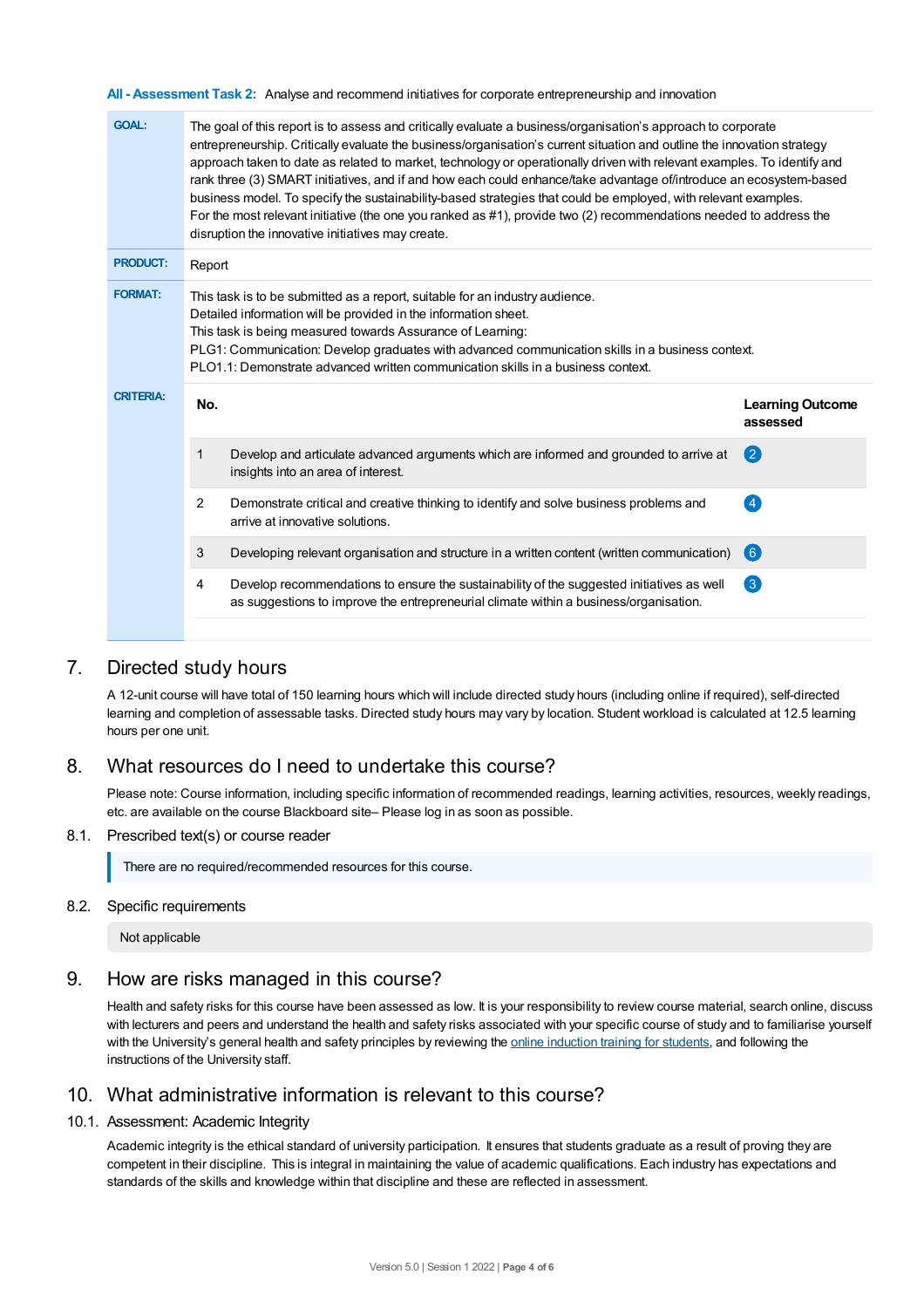Academic integrity means that you do not engage in any activity that is considered to be academic fraud; including plagiarism, collusion or outsourcing any part of any assessment item to any other person. You are expected to be honest and ethical by completing all work yourself and indicating in your work which ideas and information were developed by you and which were taken from others. You cannot provide your assessment work to others.You are also expected to provide evidence of wide and critical reading, usually by using appropriate academic references.

In order to minimise incidents of academic fraud, this course may require that some of its assessment tasks, when submitted to Blackboard, are electronically checked through SafeAssign. This software allows for text comparisons to be made between your submitted assessment item and all other work that SafeAssign has access to.

#### 10.2. Assessment: Additional Requirements

Eligibility for Supplementary Assessment

Your eligibility for supplementary assessment in a course is dependent of the following conditions applying:

The final mark is in the percentage range 47% to 49.4% The course is graded using the Standard Grading scale You have not failed an assessment task in the course due to academic misconduct

#### 10.3. Assessment: Submission penalties

Late submission of assessment tasks may be penalised at the following maximum rate:

- 5% (of the assessment task's identified value) per day for the first two days from the date identified as the due date for the assessment task.

- 10% (of the assessment task's identified value) for the third day - 20% (of the assessment task's identified value) for the fourth day and subsequent days up to and including seven days from the date identified as the due date for the assessment task. - A result of zero is awarded for an assessment task submitted after seven days from the date identified as the due date for the assessment task. Weekdays and weekends are included in the calculation of days late. To request an extension you must contact your course coordinator to negotiate an outcome.

#### 10.4. Study help

For help with course-specific advice, for example what information to include in your assessment, you should first contact your tutor, then your course coordinator, if needed.

If you require additional assistance, the Learning Advisers are trained professionals who are ready to help you develop a wide range of academic skills. Visit the Learning [Advisers](https://www.usc.edu.au/current-students/student-support/academic-and-study-support/learning-advisers) web page for more information, or contact Student Central for further assistance: +61 7 5430 2890 or [studentcentral@usc.edu.au](mailto:studentcentral@usc.edu.au).

#### 10.5. Wellbeing Services

Student Wellbeing provide free and confidential counselling on a wide range of personal, academic, social and psychological matters, to foster positive mental health and wellbeing for your academic success.

To book a confidential appointment go to [Student](https://studenthub.usc.edu.au/) Hub, email [studentwellbeing@usc.edu.au](mailto:studentwellbeing@usc.edu.au) or call 07 5430 1226.

## 10.6. AccessAbility Services

Ability Advisers ensure equal access to all aspects of university life. If your studies are affected by a disability, learning disorder mental health issue, , injury or illness, or you are a primary carer for someone with a disability or who is considered frail and aged, [AccessAbility](https://www.usc.edu.au/learn/student-support/accessability-services/documentation-requirements) Services can provide access to appropriate reasonable adjustments and practical advice about the support and facilities available to you throughout the University.

To book a confidential appointment go to [Student](https://studenthub.usc.edu.au/) Hub, email [AccessAbility@usc.edu.au](mailto:AccessAbility@usc.edu.au) or call 07 5430 2890.

#### 10.7. Links to relevant University policy and procedures

For more information on Academic Learning & Teaching categories including:

- Assessment: Courses and Coursework Programs
- Review of Assessment and Final Grades
- Supplementary Assessment
- Administration of Central Examinations
- Deferred Examinations
- Student Academic Misconduct
- Students with a Disability

Visit the USC website: <http://www.usc.edu.au/explore/policies-and-procedures#academic-learning-and-teaching>